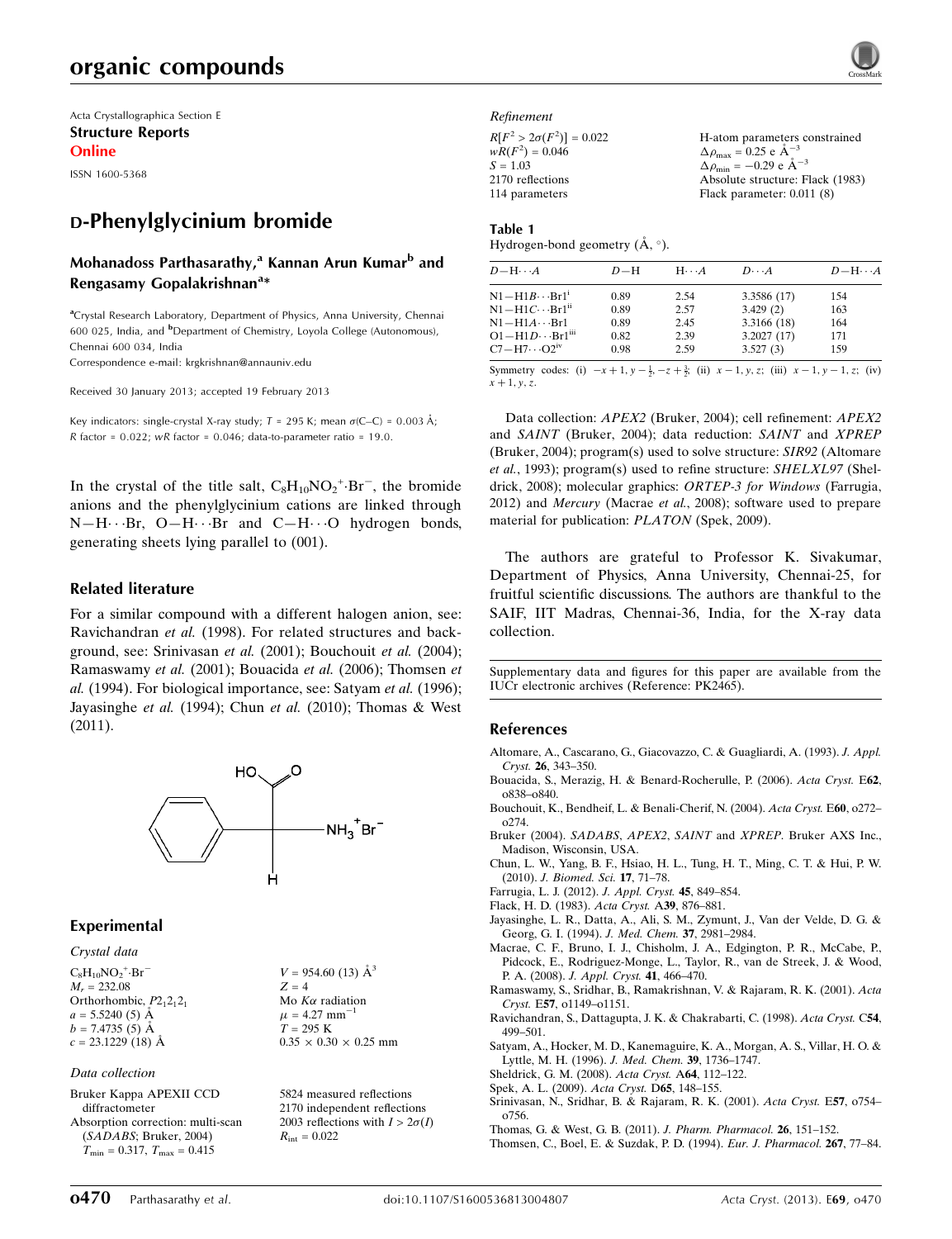# **supporting information**

*Acta Cryst.* (2013). E**69**, o470 [doi:10.1107/S1600536813004807]

# **D-Phenylglycinium bromide**

# **Mohanadoss Parthasarathy, Kannan Arun Kumar and Rengasamy Gopalakrishnan**

# **S1. Comment**

D-Phenylglycine is an important constituent in the production of semisynthetic penicillins and cephalosporins. Recently the usages of some phenylglycine derivatives in the synthesis of antitumor drugs and other pharmacological applications have been found to be increasing (Satyam et al., 1996; Jayasinghe et al., 1994). Phenylglycine has been reported as a delivery tool for improving l-dopa absorption (Chun et al., 2010) and also found to have anti-inflammatory activity (Thomas et al., 2011). The torsion angle N1-C7-C8-O1, which indicates the relative orientation of the carboxyl group and the amino N atom, is 15.5 (3)° and close to the corresponding value of 18.9°(5) reported for D-Phenylglycine Hydrochloride (Ravichandran et al., 1998). The orientation of the phenyl ring as described by the torsion angle C5—C6—C7— N1 is 130.05 (3)°. The intermolecular interaction between the molecular ions are primarly decided by hydrogen bonding. The hydrogen bonds N1—H1A···Br1, N1—H1B···Br1i [Symmetry code: (i) -x+1, y-1/2, -z+3/2], N1—H1C···Br1ii [Symmetry code: (ii) x-1, y, z] and O1—H1D···Br1<sup>iii</sup> [Symmetry code: (iii) x-1, y-1, z] and C7—H7···O2<sup>iv</sup> [Symmetry code: (iv) x-1, y-1, z] hydrogen bond interconnects the molecular ions to form an extensive two-dimensional molecular sheet parallel to (001) plane. Parallel stacking of these sheets along [0 0 1] direction constitute the molecular packing of the crystal.

# **S2. Experimental**

The title compound (I), was prepared by mixing a 1:1 ratio of *D*-Phenylglycine and hydrobromic acid in water solvent. The suitable single-crystal of the compound was selected for X-ray analysis from the above solution by slow evaporation method.

## **S3. Refinement**

The hydrogen atoms associated with C atoms were identified from the difference electron density peaks and subsequently treated as riding atoms with distances of  $d(C-H) = 0.98 \text{ Å}$  (for CH) with  $U_{iso}(H) = -1.5U_{eq}(C)$  and  $d(C-H) = 0.93 \text{ Å}$  (for aromatic CH) with  $U_{iso}(H) = 1.2U_{eq}(C)$ . The carboxylic acid hydrogen was constrained to a distance of  $d(O-H) = 0.82$  Å with  $U_{\text{iso}}(H) = 1.5U_{\text{eq}}(C)$  and the positions of NH<sub>3</sub> H atoms were also treated as riding about the parent atom.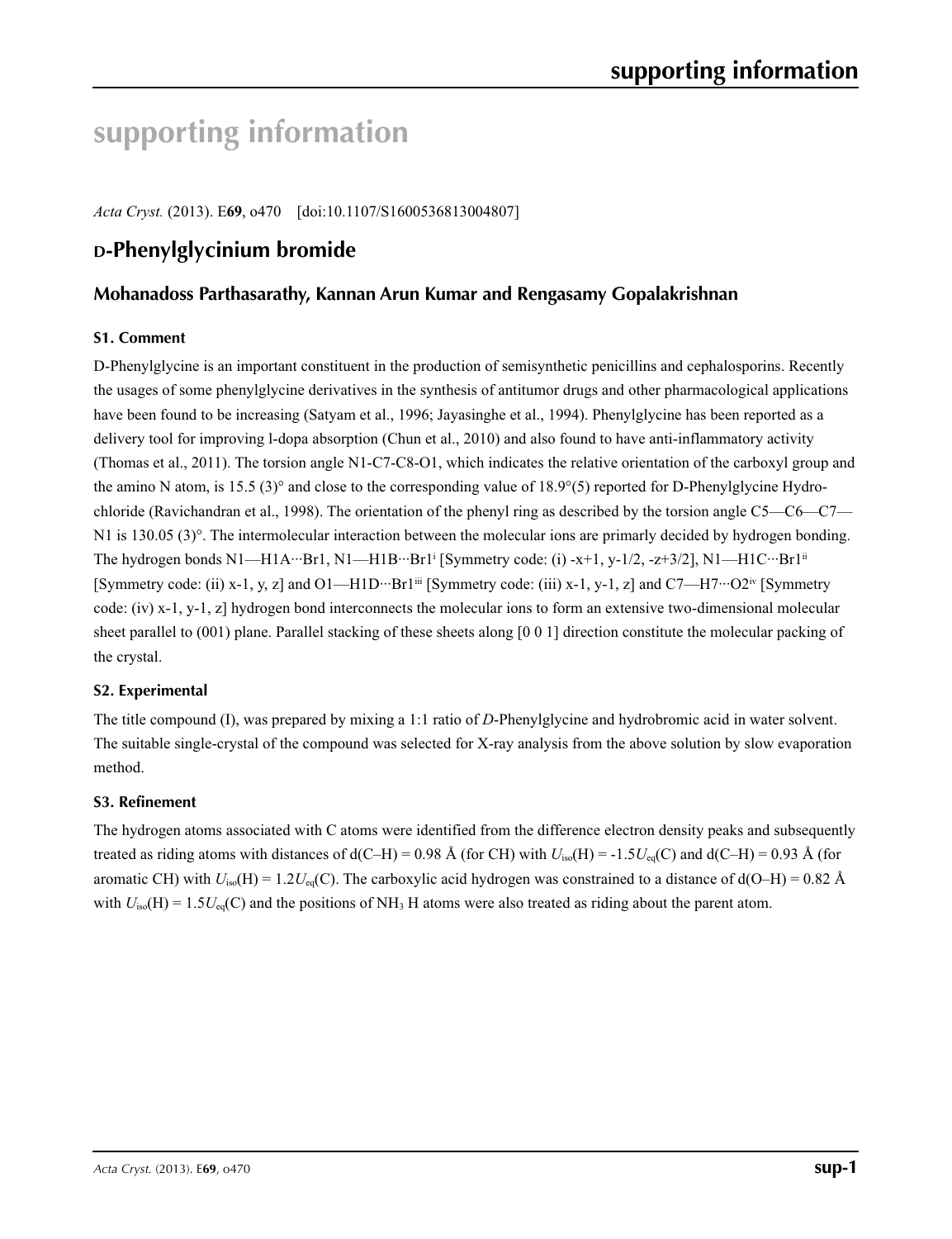





# **Figure 2**

Part of the crystal structure showing the two dimensional anionic-cationic (0 0 1) sheet formed through N—H···Br, O— H···Br and C—H···O interactions viewed down *c* axis.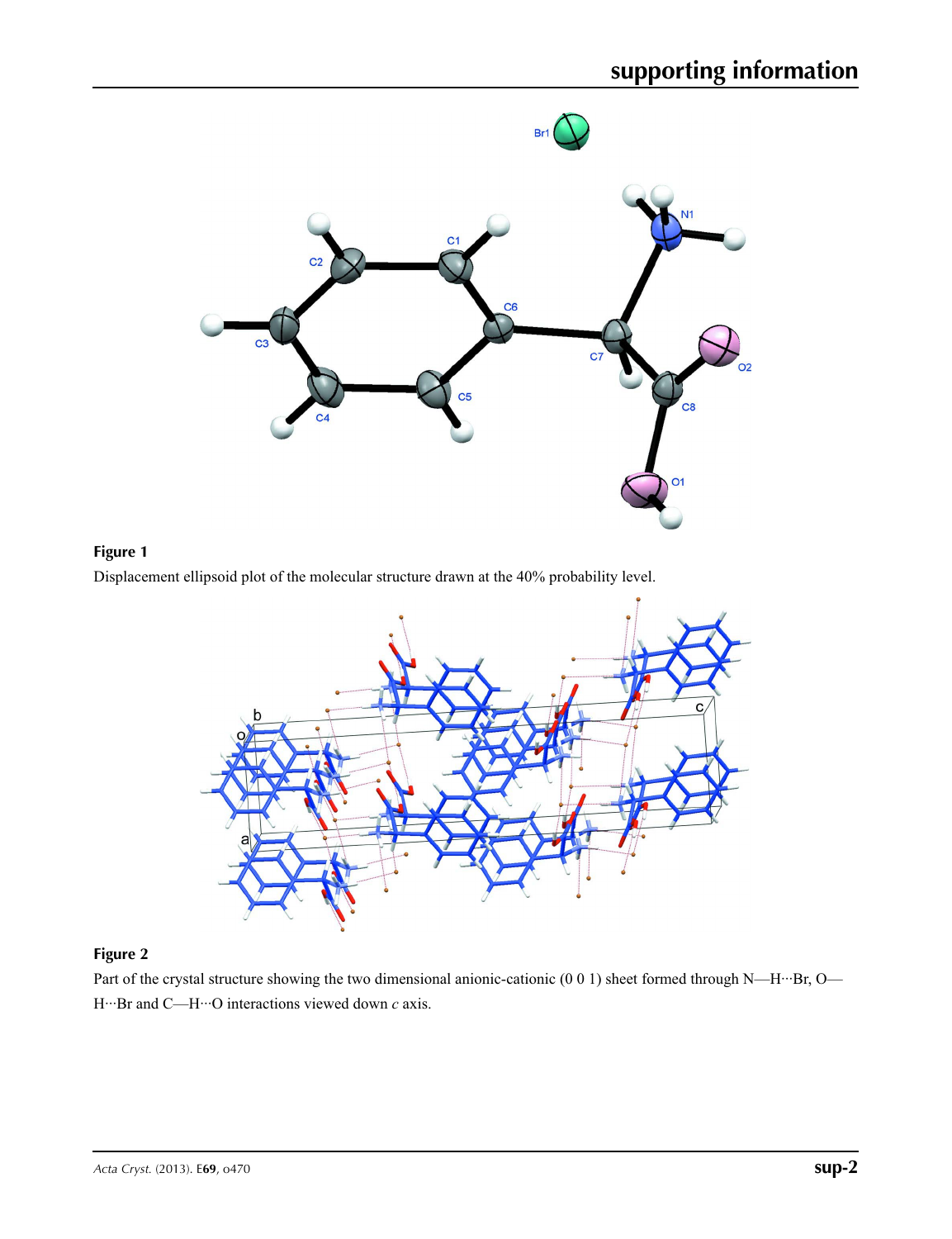# *D***-Phenylglycinium bromide**

#### *Crystal data*

 $C_8H_{10}NO_2$ <sup>+</sup>·Br<sup>−</sup>  $M_r = 232.08$ Orthorhombic,  $P2_12_12_1$ Hall symbol: P 2ac 2ab  $a = 5.5240(5)$  Å  $b = 7.4735(5)$  Å  $c = 23.1229(18)$  Å  $V = 954.60(13)$  Å<sup>3</sup>  $Z = 4$ 

#### *Data collection*

Bruker Kappa APEXII CCD diffractometer Radiation source: fine-focus sealed tube Graphite monochromator *ω* and *φ* scan Absorption correction: multi-scan (*SADABS*; Bruker, 2004)  $T_{\text{min}} = 0.317$ ,  $T_{\text{max}} = 0.415$ 

#### *Refinement*

| Refinement on $F^2$                              | Hydrogen site location: inferred from                          |
|--------------------------------------------------|----------------------------------------------------------------|
| Least-squares matrix: full                       | neighbouring sites                                             |
| $R[F^2 > 2\sigma(F^2)] = 0.022$                  | H-atom parameters constrained                                  |
| $wR(F^2) = 0.046$                                | $w = 1/[\sigma^2(F_0^2)]$                                      |
| $S = 1.03$                                       | $(\Delta/\sigma)_{\text{max}} = 0.003$                         |
| 2170 reflections                                 | $\Delta\rho_{\rm max} = 0.25$ e Å <sup>-3</sup>                |
| 114 parameters                                   | $\Delta\rho_{\rm min} = -0.29$ e Å <sup>-3</sup>               |
| 0 restraints                                     | Extinction correction: SHELXL97 (Sheldrick,                    |
| Primary atom site location: structure-invariant  | 2008), $Fc^* = kFc[1+0.001xFc^2\lambda^3/sin(2\theta)]^{-1/4}$ |
| direct methods                                   | Extinction coefficient: 0.0530 (13)                            |
| Secondary atom site location: difference Fourier | Absolute structure: Flack (1983)                               |
| map                                              | Absolute structure parameter: 0.011 (8)                        |

## *Special details*

**Geometry**. All e.s.d.'s (except the e.s.d. in the dihedral angle between two l.s. planes) are estimated using the full covariance matrix. The cell e.s.d.'s are taken into account individually in the estimation of e.s.d.'s in distances, angles and torsion angles; correlations between e.s.d.'s in cell parameters are only used when they are defined by crystal symmetry. An approximate (isotropic) treatment of cell e.s.d.'s is used for estimating e.s.d.'s involving l.s. planes.

 $F(000) = 464$  $D_x = 1.615$  Mg m<sup>-3</sup>

 $\theta$  = 2.6–28.8°  $\mu$  = 4.27 mm<sup>-1</sup>  $T = 295$  K Block, colourless  $0.35 \times 0.30 \times 0.25$  mm

 $R_{\text{int}} = 0.022$ 

 $h = -6 \rightarrow 7$  $k = -9 \rightarrow 5$ *l* = −28→30

Mo *Kα* radiation, *λ* = 0.71073 Å Cell parameters from 3239 reflections

5824 measured reflections 2170 independent reflections 2003 reflections with  $I > 2\sigma(I)$ 

 $\theta_{\text{max}} = 27.5^{\circ}, \theta_{\text{min}} = 3.3^{\circ}$ 

**Refinement**. Refinement of  $F^2$  against ALL reflections. The weighted *R*-factor  $wR$  and goodness of fit *S* are based on  $F^2$ , conventional *R*-factors *R* are based on *F*, with *F* set to zero for negative  $F^2$ . The threshold expression of  $F^2 > \sigma(F^2)$  is used only for calculating *R*-factors(gt) *etc*. and is not relevant to the choice of reflections for refinement. *R*-factors based on *F*<sup>2</sup> are statistically about twice as large as those based on *F*, and *R*- factors based on ALL data will be even larger.

*Fractional atomic coordinates and isotropic or equivalent isotropic displacement parameters (Å<sup>2</sup>)* 

|                | х         |           | z          | $U_{\rm iso}*/U_{\rm eq}$ |  |
|----------------|-----------|-----------|------------|---------------------------|--|
| C <sub>1</sub> | 0.1060(5) | 0.5444(3) | 0.56980(9) | 0.0370(5)                 |  |
| H1             | $-0.0251$ | 0.5884    | 0.5906     | $0.044*$                  |  |
| C <sub>2</sub> | 0.1209(5) | 0.5734(3) | 0.51081(9) | 0.0418(6)                 |  |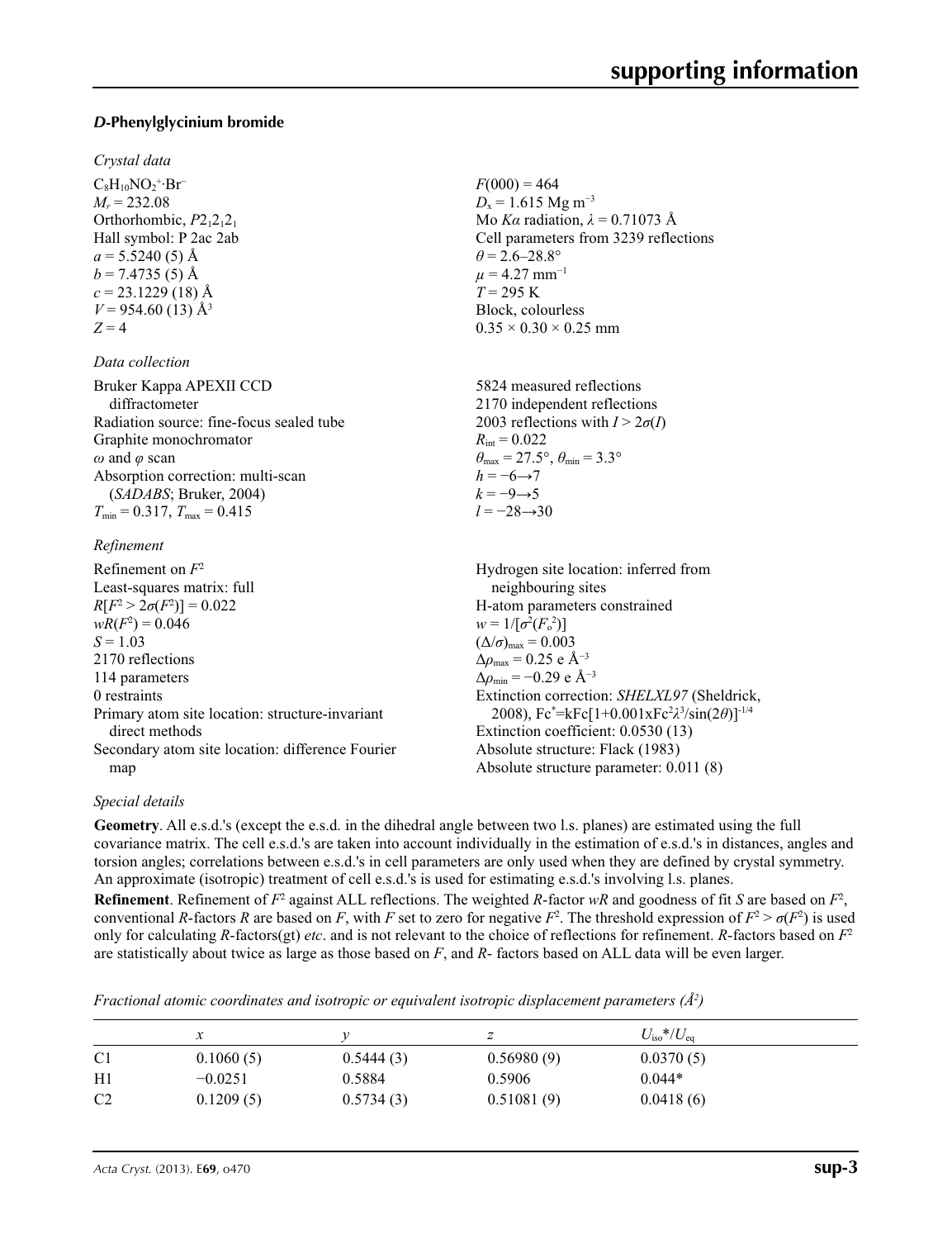| $-0.0006$<br>0.3119(5)<br>0.3196 | 0.6372<br>0.5092(3) | 0.4921<br>0.47991(9) | $0.050*$<br>0.0424(6) |
|----------------------------------|---------------------|----------------------|-----------------------|
|                                  |                     |                      |                       |
|                                  |                     |                      |                       |
|                                  |                     | 0.4402               | $0.051*$              |
|                                  | 0.4160(3)           | 0.50678(9)           | 0.0443(6)             |
| 0.6229                           | 0.3734              | 0.4855               | $0.053*$              |
| 0.4804(4)                        | 0.3849(3)           | 0.56595(9)           | 0.0355(5)             |
| 0.6024                           | 0.3204              | 0.5842               | $0.043*$              |
| 0.2866(4)                        | 0.4500(2)           | 0.59770(7)           | 0.0264(4)             |
| 0.2695(4)                        | 0.4057(2)           | 0.66152(7)           | 0.0282(5)             |
| 0.4217                           | 0.3499              | 0.6738               | $0.034*$              |
| 0.0650(4)                        | 0.2773(3)           | 0.67328(8)           | 0.0311(5)             |
| 0.2266(4)                        | 0.5687(2)           | 0.69772(6)           | 0.0345(4)             |
| 0.3369                           | 0.6514              | 0.6892               | $0.063(8)$ *          |
| 0.2379                           | 0.5399              | 0.7350               | $0.063(8)$ *          |
| 0.0794                           | 0.6117              | 0.6905               | $0.047(7)$ *          |
| 0.1199(4)                        | 0.1163(2)           | 0.65347(8)           | 0.0561(5)             |
| 0.0051                           | 0.0486              | 0.6586               | $0.084*$              |
| $-0.1206(3)$                     | 0.3164(2)           | 0.69632(6)           | 0.0441(4)             |
| 0.71415(4)                       | 0.82278(3)          | 0.681529(8)          | 0.03843(9)            |
|                                  | 0.4922(5)           | 0.5290               |                       |

*Atomic displacement parameters (Å2 )*

|                | $U^{11}$    | $U^{22}$    | $U^{33}$    | $U^{12}$       | $U^{13}$      | $U^{23}$      |
|----------------|-------------|-------------|-------------|----------------|---------------|---------------|
| C <sub>1</sub> | 0.0381(14)  | 0.0388(11)  | 0.0339(11)  | 0.0062(12)     | 0.0048(10)    | $-0.0032(10)$ |
| C <sub>2</sub> | 0.0552(17)  | 0.0342(12)  | 0.0360(12)  | 0.0066(11)     | $-0.0030(11)$ | 0.0072(10)    |
| C <sub>3</sub> | 0.0638(18)  | 0.0364(12)  | 0.0270(10)  | $-0.0101(13)$  | 0.0087(11)    | 0.0010(9)     |
| C <sub>4</sub> | 0.0417(16)  | 0.0496(14)  | 0.0415(14)  | $-0.0021(12)$  | 0.0170(11)    | $-0.0082(11)$ |
| C <sub>5</sub> | 0.0277(13)  | 0.0429(12)  | 0.0360(12)  | 0.0004(11)     | 0.0035(9)     | $-0.0027(10)$ |
| C <sub>6</sub> | 0.0261(11)  | 0.0258(9)   | 0.0273(9)   | $-0.0062(10)$  | 0.0011(9)     | $-0.0013(7)$  |
| C7             | 0.0261(13)  | 0.0316(10)  | 0.0269(9)   | $-0.0034(10)$  | 0.0012(8)     | 0.0002(7)     |
| C8             | 0.0352(14)  | 0.0323(11)  | 0.0258(11)  | $-0.0071(10)$  | $-0.0018(9)$  | 0.0014(8)     |
| N <sub>1</sub> | 0.0377(13)  | 0.0396(9)   | 0.0262(9)   | $-0.0137(10)$  | 0.0029(8)     | $-0.0036(7)$  |
| O <sub>1</sub> | 0.0634(15)  | 0.0333(8)   | 0.0715(12)  | $-0.0161(9)$   | 0.0238(10)    | $-0.0057(8)$  |
| O <sub>2</sub> | 0.0328(9)   | 0.0448(9)   | 0.0547(9)   | $-0.0106(9)$   | 0.0085(7)     | $-0.0021(8)$  |
| Br1            | 0.04061(14) | 0.03701(12) | 0.03766(12) | $-0.01269(10)$ | 0.00446(10)   | $-0.00279(9)$ |
|                |             |             |             |                |               |               |

*Geometric parameters (Å, º)*

| $C1-C6$   | 1.382(3) | $C6-C7$    | 1.515(2) |  |
|-----------|----------|------------|----------|--|
| $C1-C2$   | 1.383(3) | $C7 - N1$  | 1.497(2) |  |
| $Cl-H1$   | 0.9300   | $C7-C8$    | 1.507(3) |  |
| $C2-C3$   | 1.361(3) | $C7 - H7$  | 0.9800   |  |
| $C2-H2$   | 0.9300   | $C8 - O2$  | 1.192(3) |  |
| $C3-C4$   | 1.365(3) | $C8 - O1$  | 1.323(3) |  |
| $C3-H3$   | 0.9300   | $N1 - H1A$ | 0.8900   |  |
| $C4 - C5$ | 1.389(3) | $N1 - H1B$ | 0.8900   |  |
| $C4 - H4$ | 0.9300   | $N1 - H1C$ | 0.8900   |  |
| $C5-C6$   | 1.386(3) | $O1 - H1D$ | 0.8200   |  |
|           |          |            |          |  |